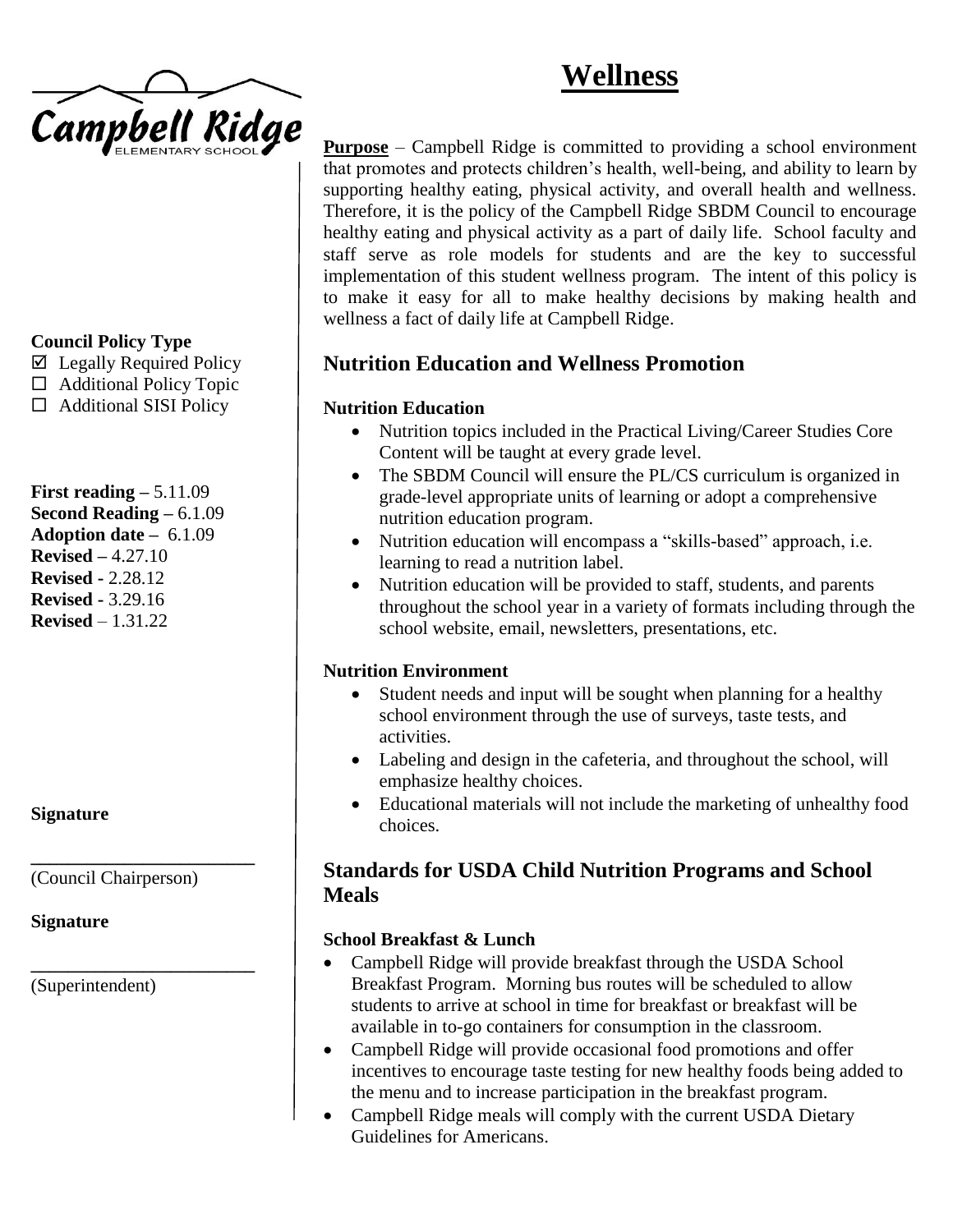- The Campbell County school district will ensure that food service directors and/or food service managers receive professional nutrition training.
- Students will be provided with a pleasant environment during meals with appropriate supervision. After getting food (5 minutes or less), students will be provided with adequate seated time (at least 20 minutes) to eat lunch.
- Campbell Ridge will provide information about the nutritional content of meals with students and parents on the school breakfast and lunch menus or on Campbell County district webpage.
- Parents may block the purchase of "extras" from their child's cafeteria account.
- Students are encouraged and monitored to eat at least half of their entrée and vegetable or fruit before having a sweet or "extra" snack. Students who consistently do not eat their lunch will be brought to the attention of a school administrator by the cafeteria monitor.

# **Nutrition Standards for Competitive and Other Foods and Beverages**

## **Competitive Foods and Beverages**

- The use of vending machines for drinks, soft drinks and water, are not permitted for use by students during the school day.
- All milk served at school meals will be low fat. 1% white milk may also be served in 8 ounce containers. Juice served must be 100% fruit juice and will be served in at least 4 ounce containers. Milk, water, and orange juice are the only beverages that can be served during school meals. Juicy Juice is available for an extra charge. Access to free drinking water will be provided during all meals. Students shall have access to drinking water in the classrooms at all times (water fountains or water bottles at their desk).
- No restaurant food may be brought to school to be consumed during school meal times.
- Ala carte items sold in the cafeteria shall adhere to the same criteria as items from the Healthy Snack List below, or the criteria in the Snacks in the Classroom section of this policy.

#### **Snacks in the Classroom**

Classroom teachers will develop procedures to ensure that classroom snacks do not present a disruption to learning within the following guidelines:

- Specific times for snacks will be allotted.
- Snacks must be packaged in individual servings, require no preparation, and be able to be eaten with fingers at the students' desks while they continue to take part in class activities. Classrooms with food allergy considerations will develop a plan for snacks in coordination with the school nurse and communicate that plan to all the families in the classroom.
- Students are not required to bring a snack to school.
- Snacks that are disruptive to the learning process, i.e. do not meet the healthy guidelines listed above, and/or require too much space, time, or effort to consume will not be allowed. The Principal will make the final determination as to whether or not a snack will be allowed and will notify parents.
- Snacks must be listed on the Healthy Snacks list below (also printed in the student handbook) or adhere to the following guidelines:
- Fat No more than 35 percent of total calories from fat and 7 grams maximum per serving. Saturated Fat and Trans Fat – No more than 10 percent of calories from saturated fat and/or trans fat and 2 grams maximum per serving.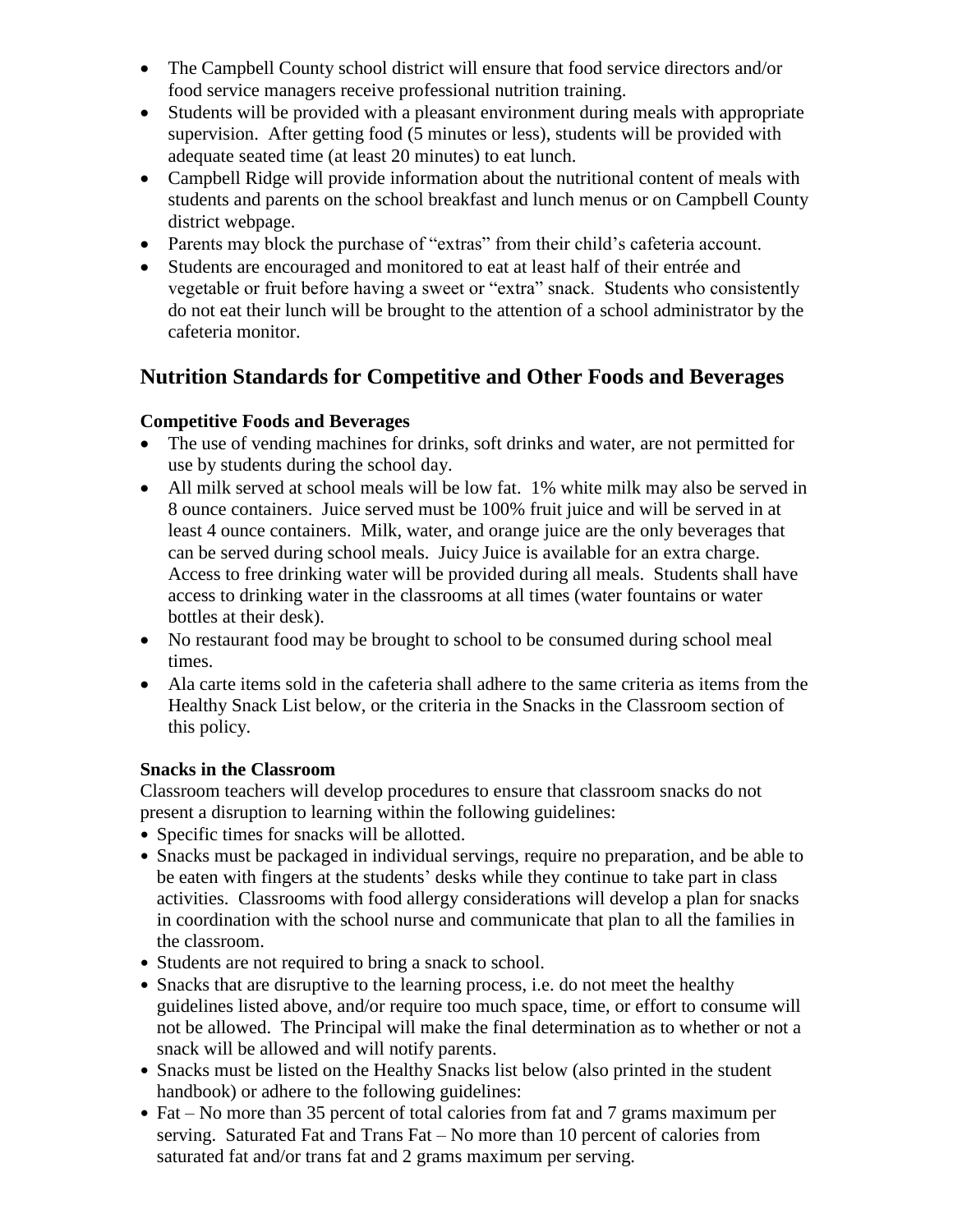• Added Sugar – No more than 35 percent by weight and 15 grams maximum per serving (excludes sugars naturally occurring in fruits, vegetables and dairy).

| Fresh vegetables   | Fresh fruit                 | Granola bars         |
|--------------------|-----------------------------|----------------------|
| <b>Cereal Bars</b> | Pretzels                    | Cheese crackers      |
| Air popped popcorn | Dried fruit                 | Gold fish crackers   |
|                    |                             |                      |
| String cheese      | Dry cereal (healthy choices | Sun chips            |
|                    | only)                       |                      |
| Baked chips        | Yogurt – squeeze tubes      | Raisins              |
| Trail mix          | Animal crackers             | Wheat crackers       |
|                    |                             |                      |
| Vanilla wafers     | Rice cakes                  | Baked tortilla chips |

#### **Healthy Snack List**

#### **Snacks for Classroom Parties**

• Sweets, in moderation, will be allowed for classroom parties. The classroom teacher will work with party organizers to ensure that healthy snacks are available and that sweets are provided in moderation.

#### **Birthday Treats**

Due to the prevalence of food allergies and special diets, food treats to celebrate birthdays are not allowed.

- Non-food treats (pencils, stickers, etc) are highly encouraged to celebrate birthdays.
- Campbell Ridge recognizes student birthdays each day on the morning announcements.

#### **Fundraising**

 Food sales for fundraising are highly discouraged and require prior approval of the Principal. Health and wellness principles embodied in this policy may not be compromised through food sales for fundraising.

#### **Food as Reward**

- Classroom rewards involving food require prior approval from the Principal.
- The use of food as an instructional material requires prior approval from the Principal.

## **Physical Education and Physical Activity**

- All students will be scheduled for physical education instruction in accordance with state law (minimum 45 mins/week). A curriculum in which core content regarding physical education standards are being taught through grades K-5 shall be in place.
- All students shall participate in moderate to vigorous physical activity each day as follows:
	- Each student shall engage in at least 3 sessions of moderate to physical activity each day in the morning, after lunch, and in the afternoon. This can occur in several ways:
		- o Recess after lunch can always be 1 session, provided students' physical activity is moderate to vigorous.
		- o On days when students have PE, that counts as another session.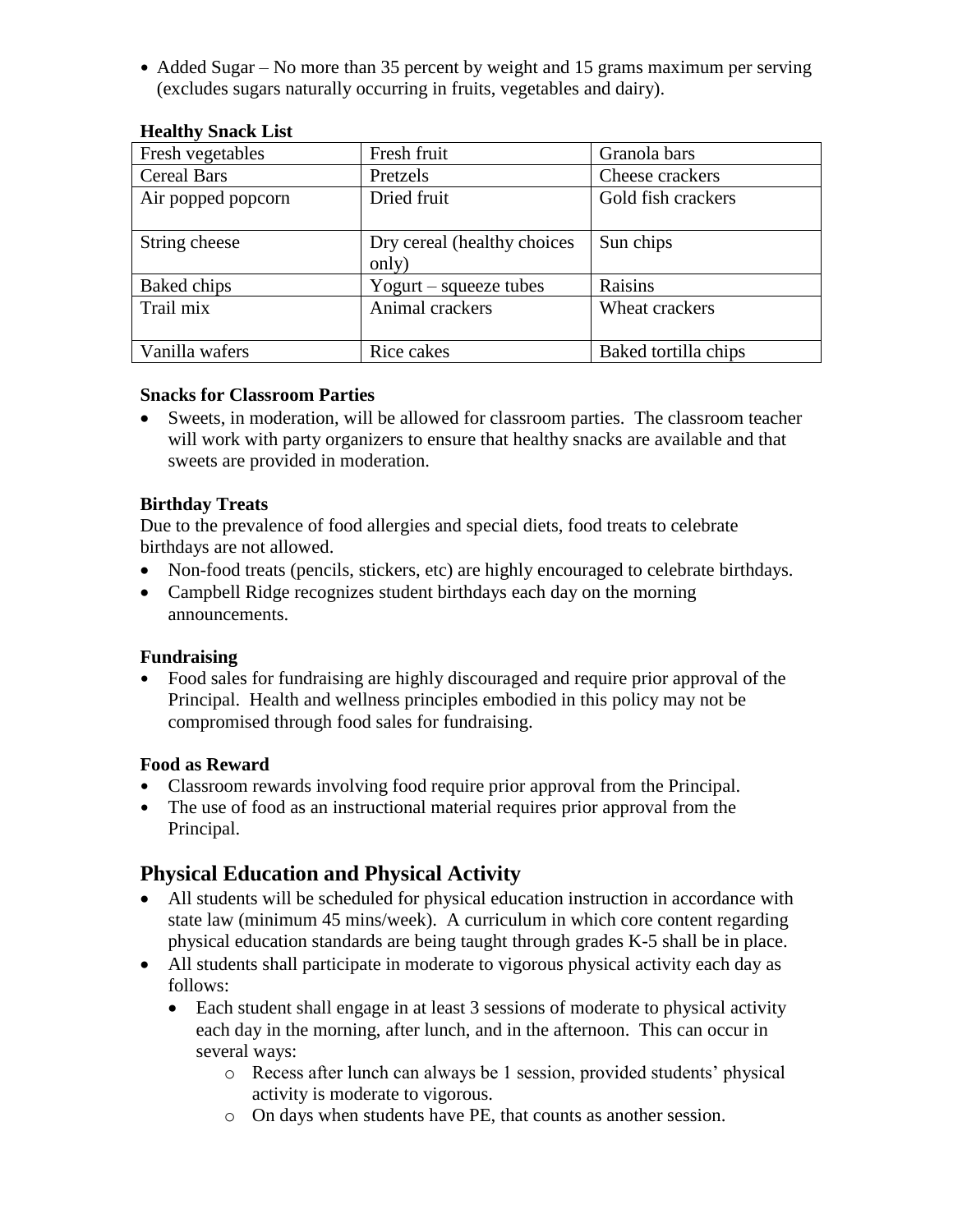- o Other participation opportunities will include Take 10!, walking the bus loop 2-3X, walking the hallway 2-3X, and running the perimeter of the basketball court in the gym, etc.
- Teachers shall make all reasonable efforts to avoid periods of more than forty minutes when students are physically inactive. When possible, physical activity should be integrated into learning activities. When that is not possible, students should be given periodic breaks during which they are encouraged to stand and be moderately active.
- Physical education classes will be taught by a licensed instructor and classes will have the same student/teacher ratios used in other classes, per state law (KRS 157.360) and 702 KAR 3:190).
- The physical education program will be provided adequate space and equipment and follow all applicable safety standards. The school will provide the necessary space and equipment to make the activity meaningful, purposeful, and beneficial for all students.
- The school district will ensure that PE staff receive adequate training in PE and receive professional development on a yearly basis.
- PE credit will not be given for participation in sports. Sports and academic activities may not take place of physical education. Students shall not miss or be deprived of physical education activity to make up for other academic time.
- Participation in intramural sports, wellness/fitness clubs, or other structured physical activity before or after school will be an option for all students.
- The district is encouraged to promote the use of school facilities outside of school hours for physical activity programs offered by community-based organizations.
- Students shall not regularly lose recess or physical activity as a consequence for behavior or academic performance. Alternate physical activities and/or loss of choice at recess can be used as an alternative consequence. For instance, rather than losing recess for misbehavior, a student could be made to walk the perimeter of the playground, thus remaining active while losing their choice of activities. For students that regularly lose recess for lack of homework, an alternative consequence should be found in cooperation with the school administration. Regular means more than once/week.
- Each student will have at least 15 minutes a day of supervised recess. When the temperature is above 32 degrees, recess will occur outdoors and teachers will encourage the students verbally to engage in moderate to physical activity. The school will provide adequate space and equipment to give the students a variety of options to maintain moderate to vigorous activity.
- Appropriate accommodations shall be made for students will special needs, as required by law and sound professional judgment.
- Campbell Ridge will assess students' level of physical activity at least once per year. The council shall select an assessment tool by the start of each school year. Results of the assessment shall be reported to parents by the end of the second trimester. Assessments that may be used include the Presidential Fitness Test or the Fitness Gram Test.